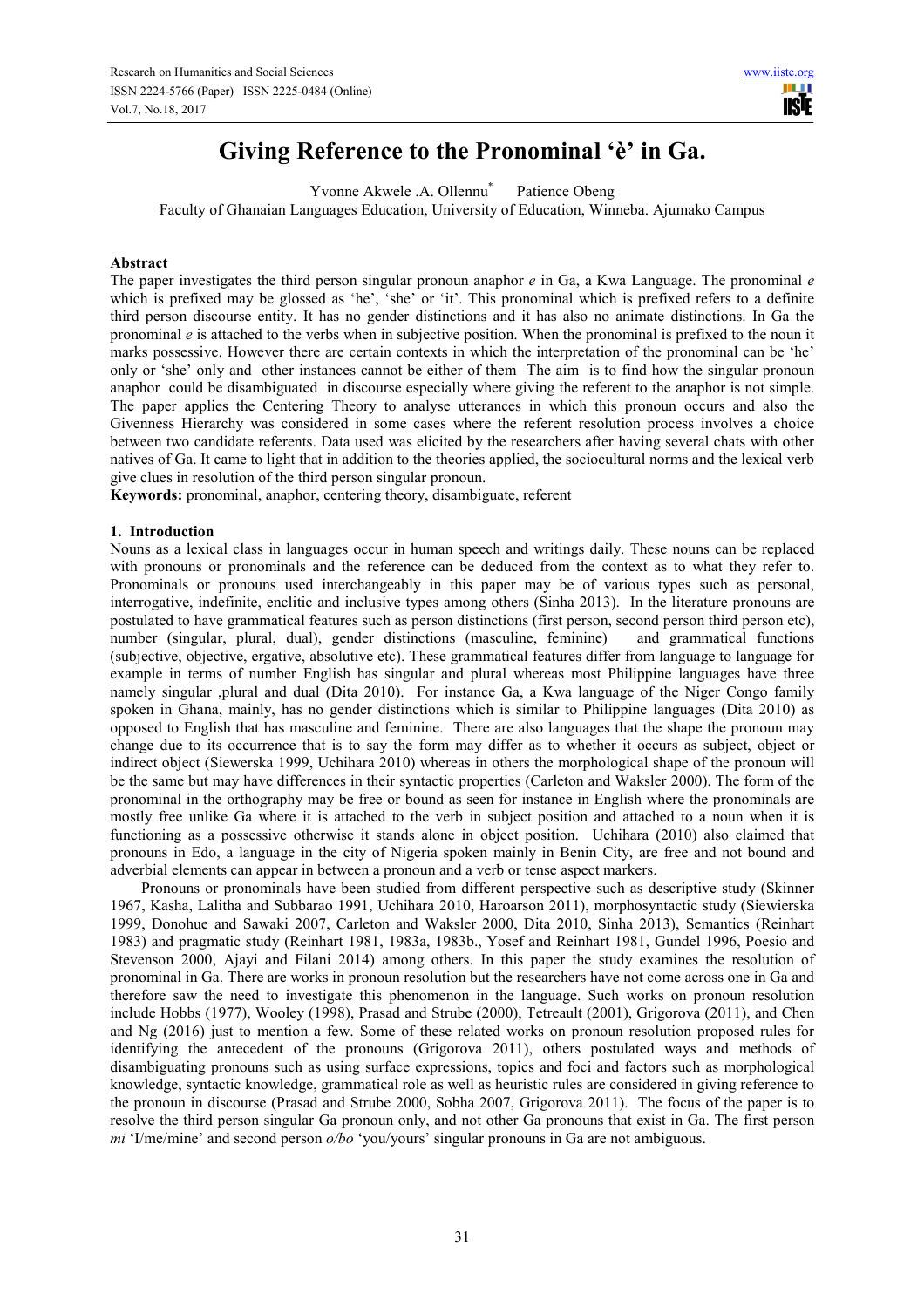# **2. Data Source**

The data for the paper were derived from a collection of chats over a period of 2 years 2010 to 2012. The researchers took randomly from recorded conversations written down and also in addition over the previous years of teaching the examples and discussion among the students in the Ga unit of the Ga-Dangme Department of University of Education, Winneba in Level 300 (third year) Morphology and Syntax class. The students who are mostly native speakers of Ga have an average age 24. The disambiguation or giving reference to the pronoun was confirmed from unstructured interviews with two Ga native speakers above the age of 55 consisting of one male and female in order to have a good representation in terms of gender and confirmed the data from the older people perspective as well. The two older speakers live in Accra and are highly educated. It should be noted that Ga is spoken mainly in the Greater Accra region and it is the language of the inhabitants of that region. The selected examples were shown to them and discussion followed to verify the reference for the pronoun anaphor. The theories are then applied and the result discussed.

# **3. Theoretical Framework**

This paper will take a close look at the anaphor *e*, the third singular pronoun in discourse. The Centering Theory (Walker and Prince, 1993, 1995) will be used to analyse utterances in which this pronoun occurs. The Givenness Hierarchy (Gundel, Hedberg and Zacharski, 1993) (GHZ) will be considered in some cases where the referent resolution process involves a choice between two candidate referents. It is apparent that the grammar of Ga reserves the highest cognitive status – In Focus in the GHZ terminology – for the referents of subject phrases, and that the referent of any non-subject only gets the lower cognitive status of Activated, just like the referents of the emphasized subject pronoun *lε* in (7) and (8).

# *3. 1 Centering Theory*

The Centering theory (Walker and Prince 1993, 1995) postulates that discourses are taken to consist of constituent segments and each segment is represented as parts of a discourse model. "Centering is a way of modeling attentional state in discourse; it is intended as a component theory of local discourse coherence (Joshi and Weinstein, 1981, Grosz, Joshi and Weinstein 1983, 1986)".

In Centering, an utterance Ui in a coherent local sequence of utterances has an effect on the structure of the discourse. Each utterance evokes a set of discourse entities or file cards. These are referred to as FORWARD-LOOKING CENTERS (Cf). The set {Cf} is supposed to contain exactly one member referred to as the BACKWARD-LOOKING CENTER (Cb).The Cb is similar to what is called 'topic' (Reinhart 1981, Horn 1986) and this links the current utterance to the previous utterance. The members of the set of FORWARD-LOOKING CENTERS {Cf} are ranked according to discourse salience. The highest ranked member of {Cf} is the PREFERRED CENTER (Cp). The Cp makes a prediction about the Cb of the following utterance but it is just a prediction, which may not be borne out. In addition to the Cp, Cb and Cf. Centering includes some constraints as shown here:

CONSTRAINTS.

For each utterance Ui in a discourse segment Ui, …Um

a) There is at most one BACKWARD-LOOKING CENTER, Cb b)

Every element of the FORWARD-LOOKING CENTERS list of Ui, (Cf (Ui) ), must be realized in Ui.

c) The center Cb (of Ui) is the highest ranked element of Cf (Ui-1)!] that is realized in Ui.

In the centering framework, local coherence is meant to reflect the hearer's inference load when interpreting a discourse sequence. The changes or shifts in the Cb is a factor that determines local coherence. This is reflected in the definition of the centering transitions. Below is a summary of the transitions (Brennan, Friedman, and Pollard, 1987).

| Transitions.           | $Cb(Ui)=Cb(Ui-1)$ | $Cb(Ui) \neq Cb(Ui-1)$ |
|------------------------|-------------------|------------------------|
| $Cb (Ui) = Cp(Ui):$    | Continue          | Smooth-shift.          |
| $Cb(Ui) \neq Cp(Ui)$ : | Retain            | Rough-shift.           |

The transitions are ranked according to the hearer's perceived inference load by the Ordering rule below. In addition is a so-called Pronoun rule which reflects the fact that speaker's use of pronouns (and zero pronouns) demonstrates which entities the speaker believes to be most salient currently, the Cb, as the link to the prior discourse

Rules:

a) Pronoun Rule: For each Ui in a discourse segment Ui… Um, if some element of {Cf (Ui-1)} is realized as a pronoun in Ui, then so is Cb (Ui).

b) Ordering rule: Transition states are ordered: Continue is preferred to Retain, which is preferred to Smooth-shift, which is preferred to Rough-shift.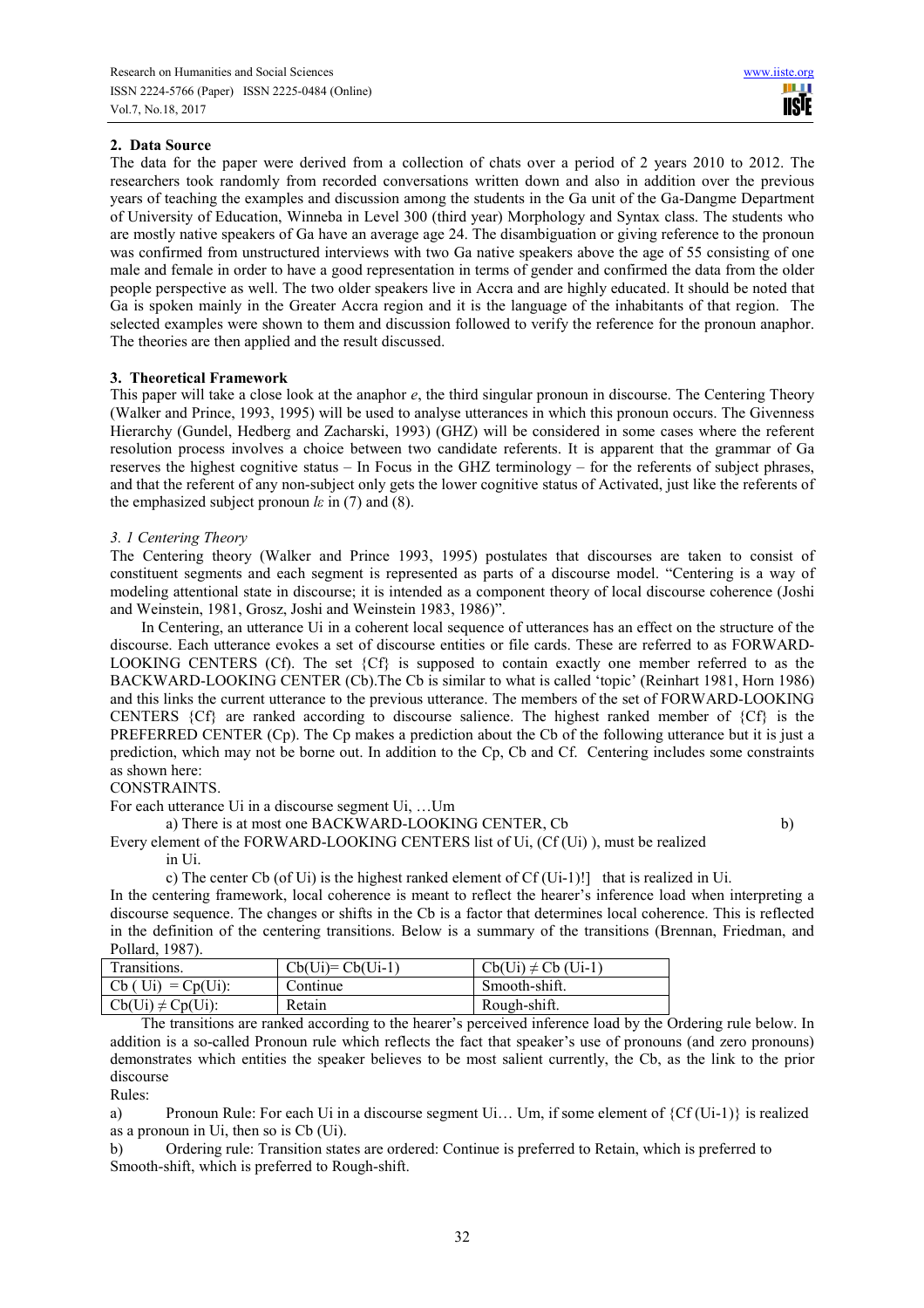# *3.2 The Givenness Hierarchy.*

Gundel, Hedberg and Zacharski's (1993) Givenness Hierarchy recognizes that the form of referring expressions depends on assumed cognitive status of the referent. Six cognitive statuses are proposed which are found to be relevant to the form of referring expressions in natural language discourse. This is their hierarchy of cognitive statuses and matching types of referring expressions.

|    | The GHZ Hierarchy is seen below |        |          |                                                             |              |
|----|---------------------------------|--------|----------|-------------------------------------------------------------|--------------|
| In |                                 |        | uniquely |                                                             | type         |
|    |                                 |        |          | $focus > activated > familiar > identifier > referential >$ | identifiable |
|    | that                            |        |          |                                                             |              |
| ıt | this                            | that N | the N    | indefinite this N                                           | a N          |
|    | this N                          |        |          |                                                             |              |
|    |                                 |        |          | 701 '1' 11 11 '1' 11 11 '11 '11 0 0 '                       |              |

The idea is that the cognitive status related to a given type of referring expression is a necessary and sufficient condition for the appropriate use of expression. Each status entails all lower statuses.

# **4. Data Discussion**

In Ga, the pronoun *e* which is prefix orthographically to verbs may be glossed as 'he', 'she' or 'it' in subject position and may be glossed 'his', her' or 'it' when attached to a noun. This pronominal refers to a definite third person discourse entity. Its form changes when in object position as discussed below in (6) and (7). It has no gender distinctions and it has also no animate distinctions. The examples below illustrate.

- $(1)$  Ama nà Kofi nì é-nmɔ<sup>'.1</sup> Ama saw Kofi and 3SG-laugh.PST 'Ama saw Kofi and s/he laughed.' (2) Kojo bόté tsú lέ m՝lì, shí è-nà-àà è-màmí.
- Kojo enter.PST room DEF inside, but 3SG- see- NEG 3SG.POSS .mother. 'Kojo entered the room but he did not see his mother.'
- (3) Plέté lέ gbèé shì, nì é-jwà. Plate DEF fall.PST down, and 3SG- break.PST 'The plate fell down and it broke.'

When the pronoun *e* occurs as a subject, it is attached or prefixed to the verb as illustrated in (1), but *e-* can also be prefixed to a noun, as seen in (2) above where it appears as a prefix in the direct object phrase *emami*, 'her mother' and then its function is that of a possessive reflexive. The two prefixes *e* of *ènààà* and *èmàmí* are coreferential by virtue of the grammatical constraints of Ga. In example (1) above there are two candidate antecedents, *Ama* and *Kofi*, thus the referent of the pronoun may be *Ama* or *Kofi.* In order to secure reference to *Kofi* in (1), the verb would have to be in the continuous form and the tone on the word *ni* high. Where the *ni* now means relative pronoun and in that instance Kofi is clearly the referent as the relative clause refers to Kofi and not Ama as illustrated in (4). On the other hand, a different meaning will result if the tone of the *ni* is low as that means that it is a conjunction as in (1). For instance the sentence in (4) gives the referent to Kofi with no ambiguity involved due to the verb tense/aspect and the relativiser *ní*.

 (4) Ama nà Kofi ní è-èè-ŋmɔ՝ Ama saw Kofi REL PRO 3SG-PROG- laugh 'Ama saw Kofi laughing/ Kofi who was laughing.'

In this instance of (4) the referent will be *Kofi* as the relative clause will be modifying *Kofi* who is in the object position. The first '*e-* in the continuous form of the verb will refer to *Kofi* as that is the modifier clause. The pronoun *e* cannot be deleted when it is in subject position in the second of two coordinate clauses as in (1). It must be obligatorily attached to the verb unlike the situation in English which allows a single subject phrase for conjunct verb phrases, especially when the utterance is used to narrate sequences of events. The sentence is ungrammatical and unacceptable when the pronoun is left out for the verb *jwà* 'break'. Cf. (5).

(5) \*Plέté lέ gbèé shì nì jwà.

Plate DEF fall.PST down and broke.

'The plate fell down and broke.'

l.

In Ga the third person pronoun is not attached to any lexical word when it occurs in the object position. Rather, it is an independent word form which is homophonous with the definiteness particle in Ga. This form is *lε*, as seen in (6). Occasionally it may be found in subject position, but then mainly for emphasis or to express surprise and contrast to some other referent, as in example (7), or emphasis in conjunction with a focus particle, *hú* (too), as in (8).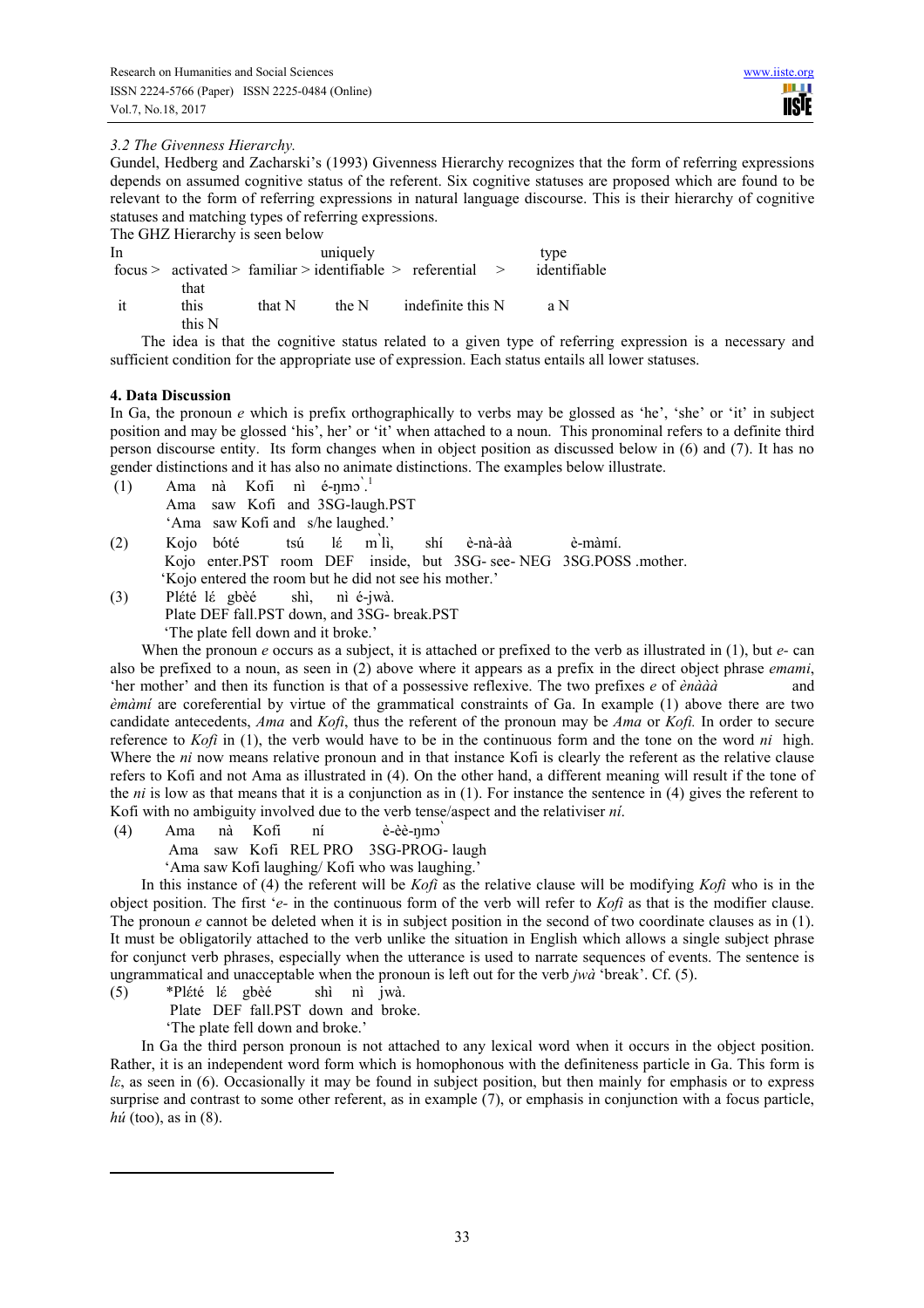| (6) | Adole yì lè.              |  |  |  |
|-----|---------------------------|--|--|--|
|     | Adole beat 3SG.           |  |  |  |
|     | 'Adole beat him/her/it.'  |  |  |  |
| (7) | Là è-bà?                  |  |  |  |
|     | 3SG 3SG-came.             |  |  |  |
|     | 'HE is the one who came?' |  |  |  |
|     | Lè hú èbà?                |  |  |  |

3SG too 3SG-came

'He too came?'

The independent pronoun *lὲ* can be interpreted as "him", "her" or "it", depending on the context and the selection restrictions pertaining to the lexical verb. *LÈ* is the focus of information in (7) and the focus of the speaker's question in (8). These are pronominal uses for which English requires a stressed pronoun, as opposed to the object pronoun in (6), which in its English form may or may not be produced with stress.

## *4.1 Results and Analysis*

In certain utterances, it may not be straightforward to determine the antecedent of a third person pronominal anaphor. Let's consider the example below in (9) which will be analysed using the Centering Theory. (9)H՝ɔɔ՝ lèébì, Ama màmí jὲ jàrá lέ nɔ՜ kὲbà. Èbόté tsú lέ mlì nì ènà Ama kὲ ègbèé lέ mììshwέ. Èshwέ èyítsό hè nì ekεε 'enjoy playing?' . Nό sὲὲ Ama jè kpό nì èyàwό níyéníí kὲbáhá lὲ.

# **The analysis**:

 (9a) H՝ɔ՝ɔ lèébì , Ama màmí jὲ jàrá lέ nɔˋ kὲbà. Saturday morning, Ama mother be from market DEF on came 'Saturday morning, Ama's mother returned from the market.'

 $Cb = no Cb$ 

 $Cf = \{Ama mother's, the market, Saturday morning, Ama.\}$  $Cp = Ama's mother.$ (9b) È-bóté tsú lέ mlì. 3SG-enter room DEF in. 'She entered the house.'

 $Cb = Ama's mother.$ 

 $Cf = \{Ama's mother, the house.\}$ 

 $Cp = Ama's$  mother.

Transition = continue

 (9c) …nì è-nà Ama kὲ è-gbèé lέ mìì-shwέ. ... and 3SG -saw Ama and 3SG POSS- dog DEF PROG-play '…And she saw Ama and her dog playing.' ('…And she saw Ama playing with the dog.')

> $Cb = Ama's mother$  $Cf = \{Ama\}$  mother, Ama, Ama's dog.}  $Cp = Ama's mother.$ Transition = continue.

 (9d) È-shwέ è-yítsó hè nì è-kὲέ 'enjoy playing'? 3SG-pat 3SG POSS-head body and 3SG-say 'enjoy playing' 'She patted her/its head and said 'enjoy playing?'

> $Cb = Ama's$  mother  $Cf = \{Ama's mother, Ama, Ama's head, the dog, dog's head\}$  $Cp = Ama's mother.$ Transition = continue.

(9e) Nó sὲὲ, Ama jè kpό ni……. 'Later Ama went out and…'

> $Cp = Ama$ .  $Cf = \{Ama\}$  $Cb = Ama$ . Transition = retain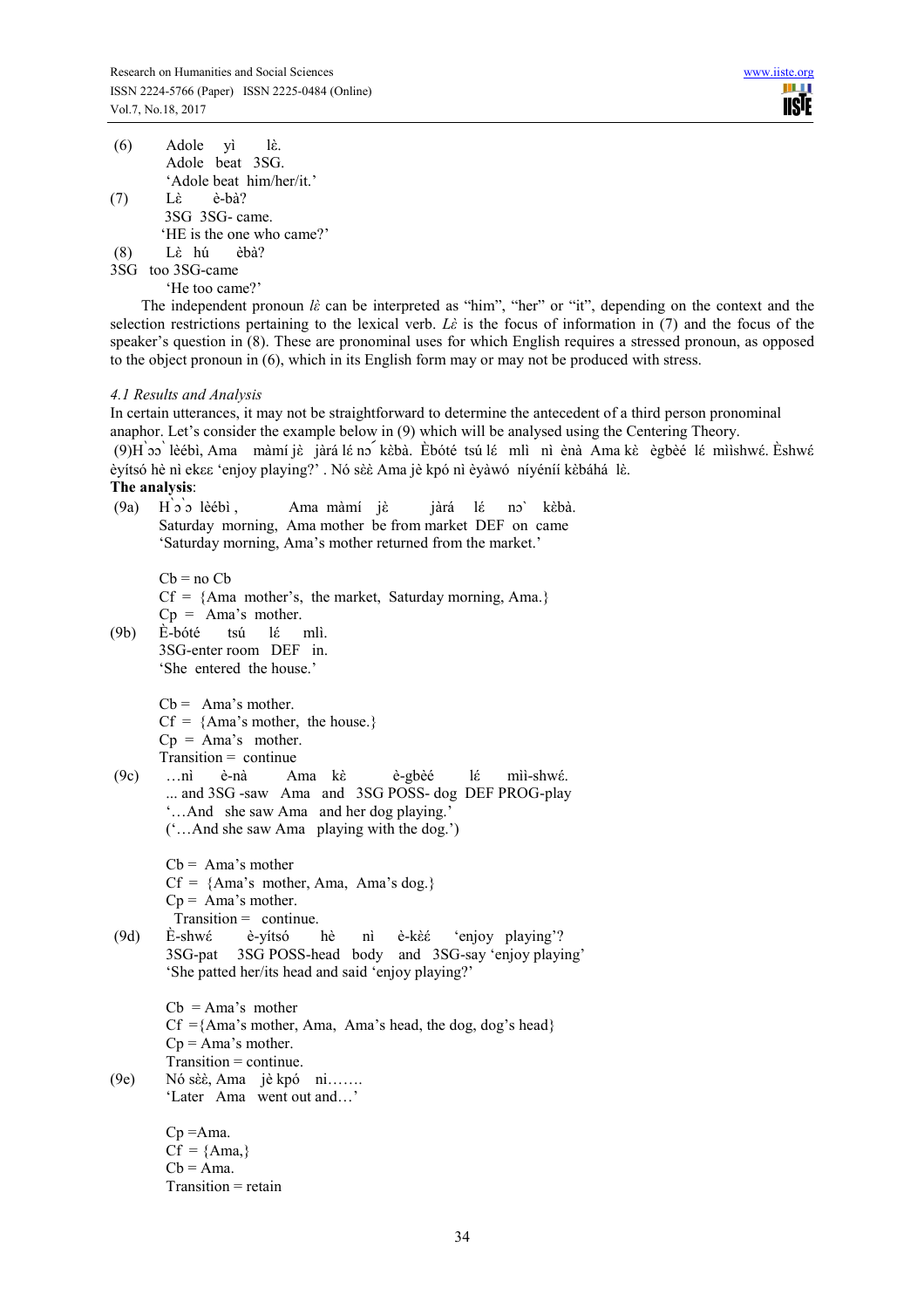(9f) È-yà-wό níyéníí kὲ-bá- há lὲ. 3SG-EGR-take food AUX-ING-bring 3SG. 'She brought food for her/it.' Cb= Ama  $Cf = \{Ama, the food, Ama's mother, the dog\}.$  $Cp = Ama$ . Transition = continue

From the above text, the narrative is about Ama and her pet (dog) playing. Her mother returned from the market and entered the room and saw them. She then patted Ama? Or the pet? It may be at first glance that she patted the dog so the antecedent for the pronoun will be the pet and if she patted Ama then the anaphor referent will be Ama. It becomes clear when you continue to read the sentence till the end which is 'enjoy playing' which disambiguate the pronoun that it is human beings that are spoken to normally. The speaker continues to say Ama went to bring food for whom? For the dog or for Ama's mother or for Ama herself? Use of proper names or a definite description would be preferable to avoid misunderstanding of the reference relations as illustrated in (10) and (11).

- (10) Ama màmí shwέ Ama yítsó hè…………. Ama mother pat.PST Ama head body…… 'Ama's mother patted Ama's head ………'
- (11) Ama màmí shwέ gbèé yítsό hè……… Ama mother pat.PST dog head body….. 'Ama's mother patted the dog's head…….'

Let's consider the example below:

 (12a) Adole kὲ Ama kpè yὲ gbέ lέ nɔˋ. Adole move Ama meet.PST be road DEF on 'Adole met Ama on the road.'/ 'Adole and Ama met on the way.'

```
Cb = no<sub>cb</sub>Cf = \{Adole, Ama, the road.\}Cp = \text{Adole}.
```
 $(12b)$   $\vec{E}$ -fɔ` lɛ̀ nìnè. 3SG- throw 3SG hand. 'She waved her.'

> $Cb = Ama?$  or  $Adole?$  $Cf = \{Adole, Ama\}$  $Cp = ?$ Transition = Retain? Or continue?

It is a bit of a problem to determine the reference of the subject pronominal prefix *e-* and the (demonstrative) object pronoun lε here in (12b). However, if *Ama* is older than *Adole* it is be possible that she (Ama) waved first, as that is the normal thing. However, any of them could have waved first if they are co-equals. But apart from that possible contextual clue there is nothing that would favour reference to the one rather than the other, and the use of pronominal reference in this utterance is therefore not optimally relevant.

 It may also helpful if we apply the Givenness Hierarchy to find the antecedent of the anaphor. It may be said that *Adole* has higher cognitive status than *Ama* as the grammatical subject refers to *Adole*. It may be appropriate then to say that the subject pronoun in (12b) refers to *Adole* and not *Ama*. The object pronoun *lε* will then have the phrase *Ama* as its antecedent. What can be useful to determine the antecedents, and ultimately the intended referents, will be sociocultural norms of the society and the context. This includes knowledge of age differences. If no such knowledge is available, then *Adole* will be the referent of the subject pronominal prefix in (12b), because as subject referent in (12a) it has higher cognitive status in the Givenness Hierarchy. It is the only referent with the cognitive status In Focus.

Other examples are considered below.

 (13a) Kofi bóté gbèé lέ tsú lέ mlì nì …. Kofi enter-PST dog DEF house DEF inside and… 'Kofi entered the dog's kennel and….'

> $Cb = no<sub>c</sub>b$  $Cf = \{Kofi, the dog, the dog's kennel.\}$  $Cp = K$ ofi.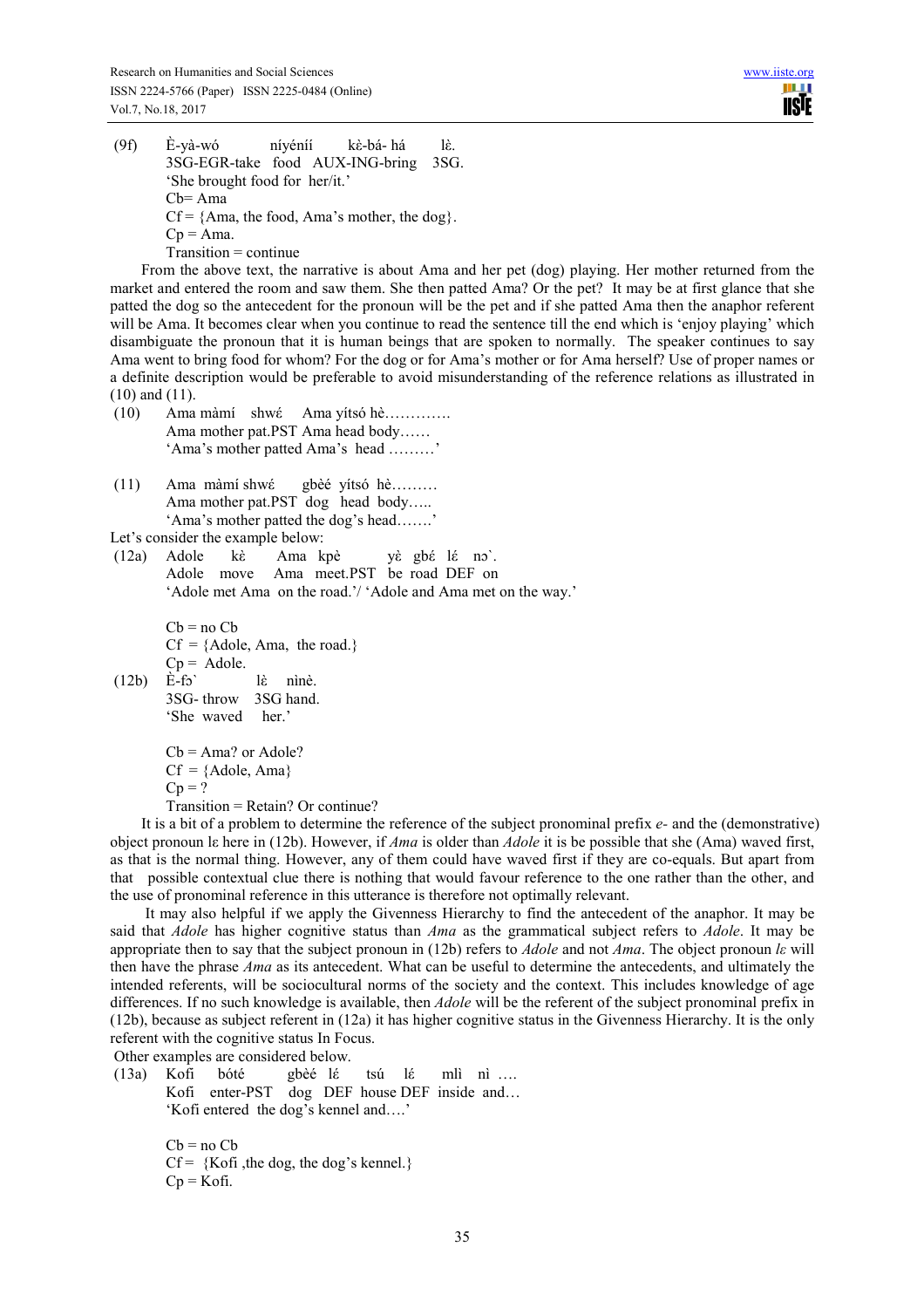(13b) E-nà gbèé bí lέ kὸmétόό yὲ jὲí. 3SG-saw dog child DEF alone be there 'He saw the puppy there alone.'  $Cb = K$ ofi  $Cf = \{ Kofi, the puppy, the kennel \}$  $Cp = K$ ofi. Transition = continue (13c)  $\hat{E}-k\hat{\epsilon}$  lè bo $\hat{i}$  shw $\hat{\epsilon}-m\hat{\epsilon}$ . 3SG-move 3SG began play-NMLZ. 'He/it began playing with it/him?'  $Cb = Kofi$  ? puppy?  $Cf = \{ Kofi, puppy, \}$  $Cp = Kofi$ ? puppy? Transition = retain or continue?  $(13d)$  È-tsề- ềề tso nì è-màmí bà. 3SG-delay.NEG than that 3SG POSS- mother came. 'No sooner than that its / his mother came.' Cb =Kofi ? puppy's mum (bitch)?

 $Cf = {Kofi, bitch ?}$  $Cp = ?$ Transition=?

From the example in (13c) it is unclear to us what the preferred centre is. It could be either *Kofi* or *gbèé* 'the puppy'. This is because we cannot rule out the possibility that the puppy may have been happy to see someone it could play with and therefore when it saw *Kofi*, it jumped and started to play with him (Kofi). On the other hand it could be that Kofi entered the kennel to play with the puppy as he may like dogs and wanted to play with the new puppy. Therefore if it is said that the preferred center in (13c) is Kofi, then the object pronoun *lὲ* will refer to the puppy and vice versa.

Applying the Givenness hierarchy to utterance (13c) *gbèé* 'the puppy' is uniquely identifiable and activated, but not in focus, unlike *Kofi*, the only discourse referent in focus. The subject referent in this instance will be *Kofi*, because he has the higher cognitive status. If *Kofi* is the antecedent for the anaphor in subject position and the antecedent for the anaphor in object position is *gbèé* 'the puppy; then the transition will be Continue but if the antecedent in subject position is the puppy then there is a retain transition.

This could be a perfect analysis for the example (13c) but what overrides Centering constraints in the pragmatic process of resolution of the anaphors in this narrative about Kofi and the dog is the sociocultural norms of the Ga society which will say that the dog cannot be the referent for the pronominal prefix in the subject. Dogs (animals in general), though they may initiate a play, cannot be described as playing with human beings but rather it is human beings that play with animals.

In (13d), it is not clear to us whose mother came. Is it the puppy's mother or it is Kofi's mother? It could be either. The addressee's choice will also depend on the reference assigned to the previous anaphors (pronouns both in subject and object positions) in (13c). What may help also us in disambiguating the pronoun will often be information coming from the predicate. For instance if the text continues with a sentence like the one in (13e).

(13e) E՜-shé gbéyèì.

3SG- fear afraid

'He/it became afraid.'

In this situation it will be clear to the addressee that it is the bitch which came and not Kofi's mother because most often mothers (of animals) are very protective of the their little ones especially when they cannot fend for themselves and they become aggressive and may bite anyone who comes closer to their babies. In this instance and having this contextual assumption in our minds we may say it is the bitch which came into the kennel and Kofi became afraid. It is not realistic to think that it is the puppy which became afraid. In (13e) then the pronoun refers to *Kofi*.

 From the examples so far discussed, one can see that pronominal reference in Ga gives the hearer so little information about the intended referent that pronoun use can make it hard to choose between two or more candidate antecedents which appear to be equally salient in the discourse. From the analysis, it is clear that in addition to the Givenness Hierarchy and the Centering Theory, which can help us understand communicator's choice of referring expression in a given situation, context, verbs (predicate) and furthermore the norms of a particular language society are also useful in determining the referent for this third person singular pronoun,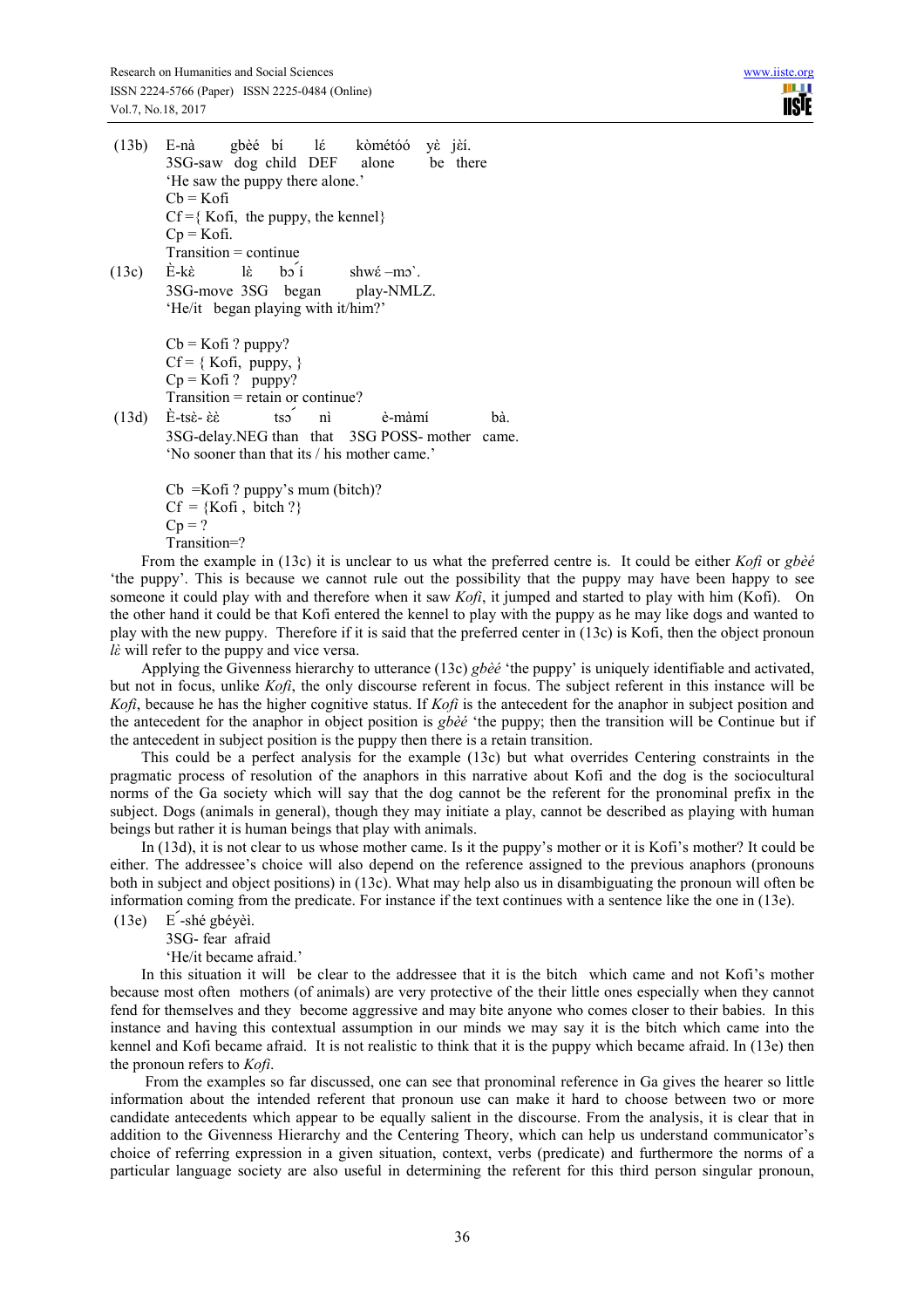ШT **TISIE** 

whether in subject position or object position.

Below is an example in (14a-b) where the verb (predicate) helps in disambiguating the reference of the pronoun. (14a) Kojo nà Ama yὲ màŋˋ lέ mlì.

Kojo see. PST Ama be town DEF in 'Kojo saw Ama in town.'

 $Cb = no$  Cb  $Cf = {Kooio, Ama, the town.}$  $Cp = Kqq$ . (14b) È -kpέ bí. 3SG- carry child

'S/he is carrying a baby (at the back).'

 $Cb = Ama$ .  $Cf = \{Ama, the child, \}$  $Cp = Ama$  (not Kojo). Transition =Retain

In utterance (14b) the referent for the pronoun in subject position is *Ama* and not *Kojo*. This is because of the verb *kpέ* which means 'carry at the back'. In the Ga society if one hears such a sentence it will be very easy to find the antecedent of the pronoun because it is women who carry babies at the back and not men. The verb in this case has helped to disambiguate the pronoun and the gender status has also been made clear to us. It is inconceivable that it was *Kojo* carrying the baby at the back. If it were *Kojo* carrying the baby it will hardly be at the back and a different verb will be used for that situation. If the sentence were to be as below in (15) the antecedent could not be easy to identify as it could be *Ama* or *Kojo* as the meaning of the lexical verb gives us no clue in this situation.

(15) È-hìέ bí.

3SG- hold child

'S/he is holding/carrying a baby.'

In (15) the subject pronoun could be *Kojo*, as from the very first utterance (14a) he is in the topic and is in focus. It will be the preferred center in this case and will be highest in the set of forward looking centers in the discourse.

Let's assume that the sentence in (14a) is instead followed by something else, namely (16) below. (It does not matter whether you say 'Ama met Kojo in town' or 'Kojo met Ama in town'. The referent of the pronoun will be the same as it is the verb and the norms of the society that is helping to resolve the reference in this instance.

(16) E- tá báísíkὸ.

3SG -sit bicycle.

'He is riding on a bicycle.'

In (16) the referent will be *Kojo*, whether it is in focus position or not. The reason is that the predicate gives us a clue in determining the referent: the gender is clear due to the activity involved (bicycle riding) which is denoted by the object *báísíkὸ* 'bicycle' This is done by the males and not ladies. It is very rare to see a lady riding a bicycle in the southern part of the Ghanaian society as it is frowned upon and there are so many beliefs about that which I may not try to delve into here now. The lexical meaning of the verb *tá* 'sit' does not tell us the referent per-se as the verb used in other contexts has no gender distinctions . It is the activity involved here which is the key for us. If the utterance were to be as in  $(17)$ .

(17) E-tá ὸkp՝ɔŋɔ՜ /tsɔ՝nè.

3SG- sit.PST horse/car

'S/he rode a horse/car.'

In this instance in (17), the agent does not have to be a lady. It could be either *Kojo* or *Ama.* This is because it is acceptable to see either a male or female riding a horse or riding in a car. The object in (17) gives us no clue to resolve the pronoun unless we apply the Centering theory and GHZ hierarchy. With Centering analysis it will be *Kojo* following from example (14a) above.

## **5. Conclusion**

In summary, this paper has discussed so far the pronominal which refers to a third discourse entity in Ga. This pronoun which may be ambiguous in certain utterances was studied. The Givenness Hierarchy (Gundel, Hedberg, Zacharski 1993) and Centering Theory (Walker and Prince 1996) was applied to assess what the most likely third person singular referent might be in a context where more than one candidate antecedent is available.

It came to light that in addition to reference resolution by these theories (Givenness Hierarchy and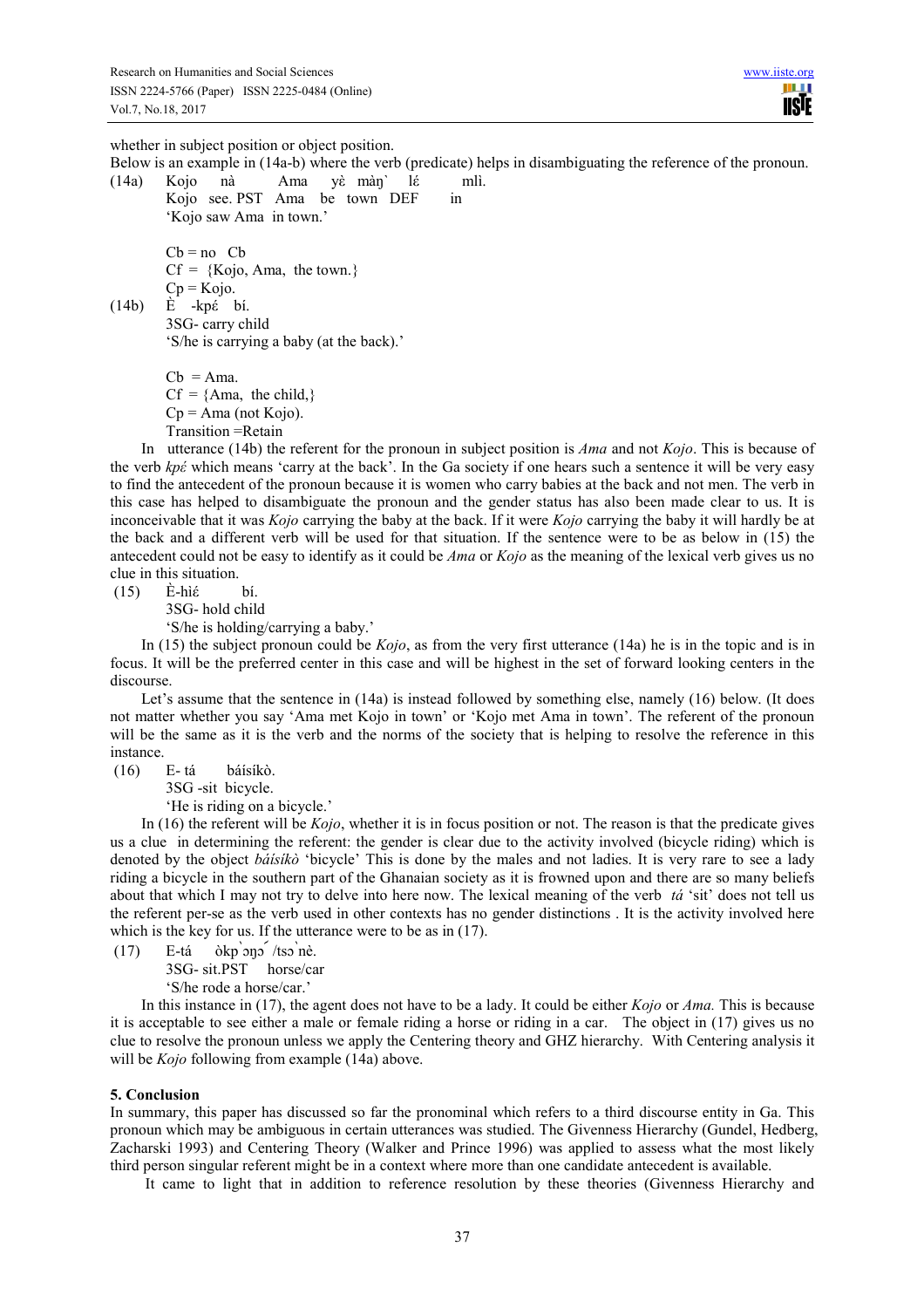Centering) other factor may also be considered as well. Important additional contextual information constraining the search for the right antecedent and determining the referent of this discourse entity in Ga, the lexical meaning of the verb(predicate), context and the norms of the society may also be used in combination with less culturespecific clues to assign reference to the pronoun *e.* The paper has dealt with the singular pronoun and this serves as a guide to help in the interpretation of the Ga impersonal pronoun which may have to be investigated in future. This paper has contributed to pronoun resolution in African languages and hope that other languages not yet studied will be examined and where possible comparative analysis can be employed to find whether the theories alone can disambiguate or the cultural norms and lexical verb are also factors to be considered in the reference resolution.

#### **References**

- Ajayi, T. M. & Filani, I. (2014) Pragmatic Function(s) of Pronouns and Pronominal in Nigeria Hip Hop Music. *Unizik Journal of Arts and Humanities*, 117-14 . http://dx.doi.org/10.4314/ujah.vi512.6.
- Brennan, S. E., Friedman, M.W. & Pollard, C.J. (1987). A centering approach to nouns. In Proceedings of the 25<sup>th</sup> Annual Meeting of the Association for Computational Linguistics; Standford, Cal.July 6-9 1987, 155-16
- Chen, C. & Ng, V. (2016). Chinese zero pronoun resolution with deep neural networks. *In 54th Annual Meeting of the Association for Computational Linguistics*, ACL 2016-Long Papers. Berlin, Germany August, 7-12, 2016. 2, 778 -788.
- Dita, S. (2010). A morphosyntactic analysis of the pronominal system of Philippine languages. *Proceedings of Pacific Asia Conference on Language Information and Computation*, PACLIC 24. Tohoku University Japan 4-7 Nov 2010.
- Donohue, M. & Sawaki, Y. (2007). Popuan Malay Pronominals: forms and functions. *Oceanic Linguistics*, 46 (1), 253-276. Doi. 10.1353/01.2007.007.
- Carleton, T. & Waksler, R. (2000) Pronominal Markers in Zenzotepec Chatino. *International Journal of American Linguistics*. University of Chicago 6(3), 383-397.
- Grigorova, D. (2011). Zero pronoun resolution in Bulgarian. *CompSystemTech' II Proceedings of the 12th International Conference on Computer System and Technologies* Vienna Austria, June 16-7 2011. doi.org/10.1145/2023607.2023674.
- Haroarson, G. R. (2011). Short- Distance Pronominals. Nordlyd 37: Relating to Reflexives Tania E.Straham CASTL Tromso. 5-38. http://www.ub.uit.no/munim/nordlyd.
- Hobbs, J. R. (1977). Pronoun Resolution. ACM. Doi:10.1145/1045283.1045292.
- Horn, L. R. (1986). Presupposition Theme and Variations*. Papers from the Parasession on Pragmatics and Grammatical Theory* in A.M Farley et al (eds). Chicago. Chicago Linguistics Society. (Invited Paper)
- Kashi, W., Lalitha, M. & Subbarao, K. V. (1991) Bound pronominals in Marathi Telegu and Mizo. *Language Sciences*, 13 (2), 145-160. http://doi.org/10.1016/03888-0001(91)90011-0.
- Joshi, A. & Weinstein, S. (1995). Centering: A Framework for Modelling the Local Coherence of Discourse. *Computational Linguistics*. 21, 203-225
- Grosz, B., Joshi, A. & Weinstein S. (1986). "Towards a Computational theory of discourse Interpretation". Unpublished Thesis. MS
- Grosz, B., Joshi, A. & Weinstein .S. (1983). Providing a unified account of indefinite noun phrases in discourse*. In proceedings of the 21st Annual Meeting of the Association of Computational Linguistics* 44-50
- Grosz, B., Joshi, A. & Weinstein, S. (1986). Centering: A Framework for Modelling the Local Coherence of Discourse.
- Gundel, J. K., Hedberg, N. & Zacharski, R. (1993). Cognitive Status and the Form of Referring Expressions in Discourse." *Language,* 69(2), 274-307.
- Gundel, J. K. (1996)*. Reference and Referent Accessibility*. Amsterdam. Benjamins.
- Joshi, A. & Weinstein, .S. (1981). Control of inference: Role of some aspects of discourse structure-centering. *In Proceedings of the International Joint Conference on Artificial Intelligence*. 385-387
- Poesio, M. & Stevenson, R. (2000). Centering: a parametric theory and its instantiation. *Association for Computational Linguistics*
- Prasad, M. & Strube, M. (2000). Discourse Salience and Pronoun Resolution in Hindi. *University of Pennsylvania Working Papers in Linguistics*, 6(3)
- Reinhart, T. (1983a). Conference and bound anaphora restatement of the anaphora questions. *Linguistics and Philosophy* 6, 47-88
- Reinhart, T. (1983b). Anaphora and Semantic Interpretation. London: Croom Helm
- Reinhart, T. (1981). Trends in Linguistics Studies and Monography. *Anaphoric Reference* Germany. Berlin. 252-260
- Reinhart, T. (1981). Pragmatics and Linguistics: An analysis of sentence types*. Philosophica* 27(1) 53-94